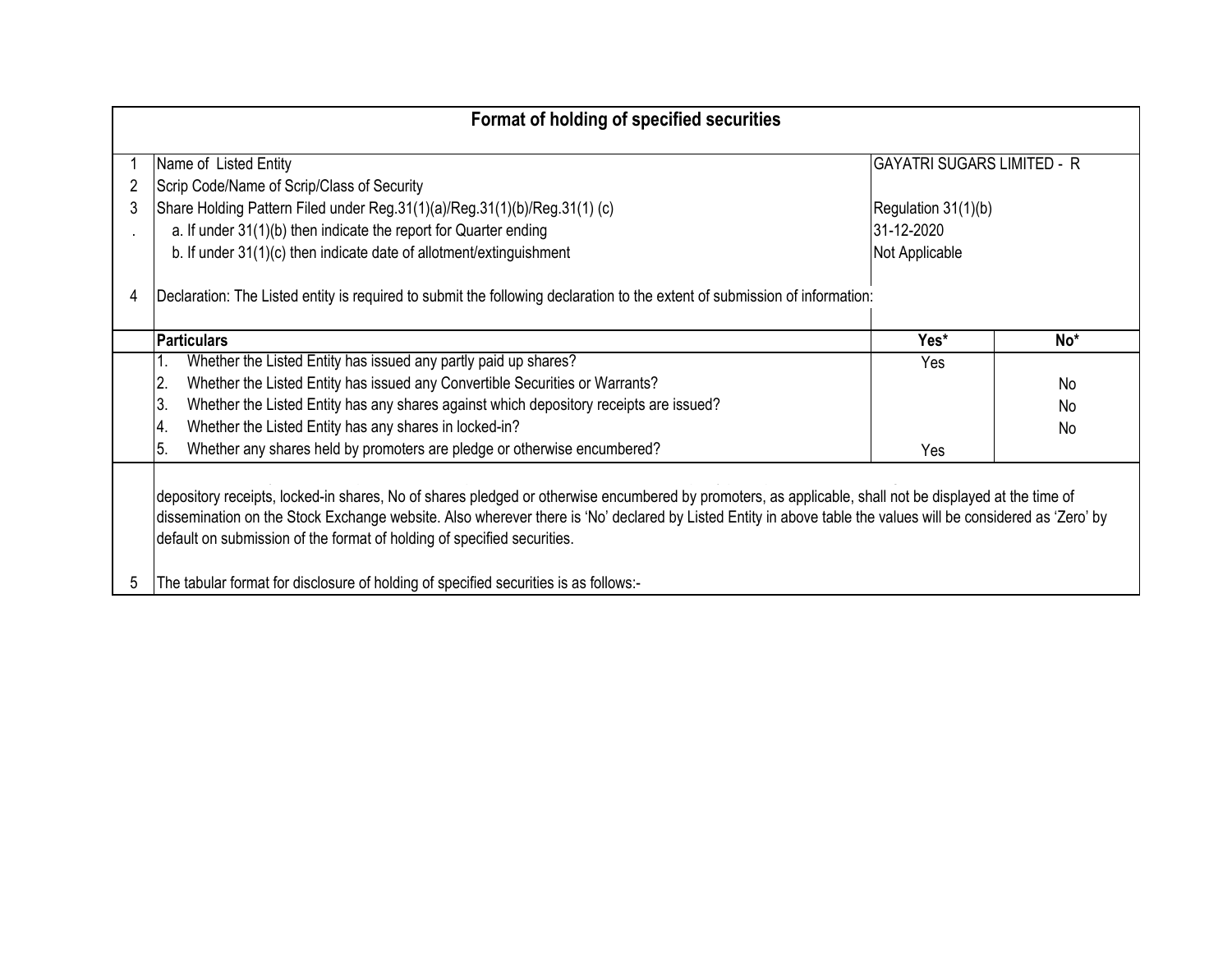| Table I - Summary Statement holding of specified securities |                                |                       |              |                                    |                   |                                |                   |               |                                                                |          |              |               |                                  |         |                            |                      |                         |                  |
|-------------------------------------------------------------|--------------------------------|-----------------------|--------------|------------------------------------|-------------------|--------------------------------|-------------------|---------------|----------------------------------------------------------------|----------|--------------|---------------|----------------------------------|---------|----------------------------|----------------------|-------------------------|------------------|
|                                                             |                                |                       |              |                                    |                   |                                |                   |               |                                                                |          |              |               |                                  |         |                            |                      |                         |                  |
| <b>Category</b>                                             | <b>Category of shareholder</b> | Nos. of share holders | No. of fully | No. of Partly No. of shares        |                   | <b>Total nos.</b>              |                   |               | <b>Sharehold</b> Number of Voting Rights held in each class of |          |              | No. of        | <b>Shareholding</b>              |         | <b>Number of Locked in</b> |                      | <b>Number of Shares</b> | <b>Number of</b> |
|                                                             |                                |                       | paid up      | paid-up                            | underlying        | shares held ing as a %         |                   |               | securities                                                     |          |              | <b>Shares</b> | $\cdot$ as a %                   | shares  |                            | pledged or otherwise |                         | equity shares    |
|                                                             |                                |                       |              | <b>equity shares</b> equity Shares | <b>Depository</b> |                                | of total no.      |               |                                                                |          |              |               | <b>Underlying</b> assuming full  |         |                            | encumbered           | held in                 |                  |
|                                                             |                                |                       | held         | held                               | <b>Receipts</b>   |                                | of shares         | <b>Class</b>  | <b>Class Y</b><br><b>Total</b><br>Total as a %                 |          |              |               | <b>Outstanding</b> conversion of | No. (a) | As a % of                  | No. (a)              | As a $%$ of             | dematerialized   |
|                                                             |                                |                       |              |                                    |                   |                                | <b>(calculate</b> | <b>EQUITY</b> |                                                                |          | of $(A+B+C)$ | convertible   | convertible                      |         | total Shar                 |                      | total Shar es           | form             |
|                                                             |                                |                       |              |                                    |                   |                                | d as per          |               |                                                                |          |              |               | securities securities (as        |         | es held (h)                |                      | held (b)                |                  |
|                                                             |                                |                       | (IV)         |                                    | $(VI)$ :          | = $(IV)+(V)+(V)$ of $(A+B+C2)$ |                   |               |                                                                |          |              |               | $(X)$ a % of $(A+B+C2)$          | (X  )   |                            |                      | (XIII                   | (XIV)            |
|                                                             | Promoter & Promoter Group      |                       | 25040888     |                                    |                   | 25040888                       | 57.3              | 25040888      |                                                                | 25040888 | 57.31        |               | 57.3                             |         |                            | 9063607              | 36.2                    | 25040888         |
| (B)                                                         | Public                         | 17361                 | 18656480     | 6275                               |                   | 18662755                       | 42.7              | 18656480      |                                                                | 18656480 | 42.69        |               | 42.7                             |         |                            |                      |                         | 18637312         |
| (C)                                                         | Non Promoter- Non Public       |                       |              |                                    |                   |                                |                   |               |                                                                |          |              |               |                                  |         |                            |                      |                         |                  |
| (C1)                                                        | Shares underlying DRs          |                       |              |                                    |                   |                                |                   |               |                                                                |          |              |               |                                  |         |                            |                      |                         |                  |
| (C2)                                                        | Shares held by Employee Trusts |                       |              |                                    |                   |                                |                   |               |                                                                |          |              |               |                                  |         |                            |                      |                         |                  |
|                                                             | Total                          | 17367                 | 43697368     | 6275                               |                   | 43703643                       | 100               | 43697368      |                                                                | 43697368 | 100          |               | 100                              |         |                            | 9063607              | 20.74                   | 43678400         |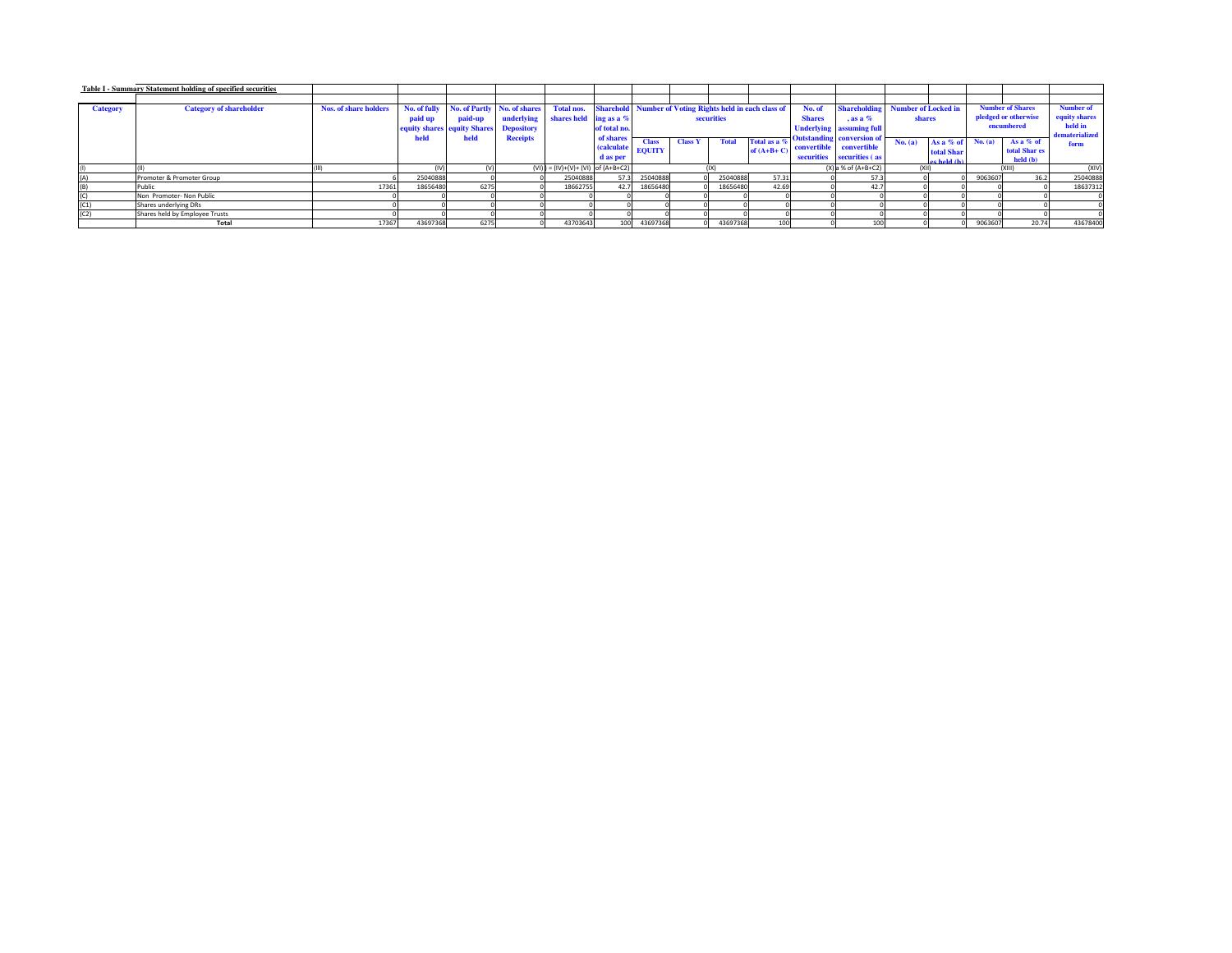|                 | Table II - Statement showing shareholding pattern of the Promoter and Promoter Group |                       |             |                                           |                   |                       |                           |               |                |                                                          |              |                                                          |                                |                                   |                  |         |                                              |                                        |
|-----------------|--------------------------------------------------------------------------------------|-----------------------|-------------|-------------------------------------------|-------------------|-----------------------|---------------------------|---------------|----------------|----------------------------------------------------------|--------------|----------------------------------------------------------|--------------------------------|-----------------------------------|------------------|---------|----------------------------------------------|----------------------------------------|
|                 |                                                                                      |                       |             |                                           |                   |                       |                           |               |                |                                                          |              |                                                          |                                |                                   |                  |         |                                              |                                        |
| <b>Category</b> | <b>Category of shareholder</b>                                                       | Nos. of share holders |             | No. of fully Partly paid-up No. of shares |                   | <b>Total nos.</b>     | <b>Sharehol ding</b>      |               |                | Number of Voting Rights held in each class of securities |              | <b>No Of Shares Underlying</b>                           | <b>TOTAL</b>                   | <b>Number Of Locked in Shares</b> |                  |         | <b>Number Of Shares Pledged Or Otherwise</b> | <b>Number Of Equity Shares Held in</b> |
|                 |                                                                                      |                       |             | paid up equity equity Shares              | underlying        |                       | shares held % calculate d | <b>Class</b>  | <b>Class Y</b> | <b>Total</b>                                             |              | Total as a % Outstanding Convertible Shareholding as a % |                                | No. (a)                           | As a % of total  | No. (a) | As a % of total Shares                       | <b>Dematerialized Form</b>             |
|                 |                                                                                      |                       | shares held |                                           | <b>Depository</b> |                       | as per SCRR,              | <b>EQUITY</b> |                |                                                          | of $(A+B+C)$ | <b>Securities</b> (Including                             | assuming full                  |                                   | Shar es held (b) |         | held (b)                                     |                                        |
|                 |                                                                                      |                       |             |                                           |                   | $(VII = IV + V + VI)$ |                           |               |                | (1)                                                      |              |                                                          | $(X)$ II)+(X) as a % of A+B+C2 | <b>OCUL</b>                       |                  |         | (XIII)                                       | (XIV)                                  |
|                 |                                                                                      |                       |             |                                           |                   |                       |                           |               |                |                                                          |              |                                                          |                                |                                   |                  |         |                                              |                                        |
|                 | Individuals/Hindu Undivided Family                                                   |                       | 13812353    |                                           |                   | 13812353              | 31.6                      | 13812353      |                | 13812353                                                 | 31.61        |                                                          |                                |                                   |                  | 7900000 | 57                                           | 1381235                                |
|                 | SUBBARAMI REDDY TIKKAVARAPU                                                          |                       | 325581      |                                           |                   | 3255814               | 7.45                      | 3255814       |                | 3255814                                                  | 7.45         |                                                          | 7.45                           |                                   |                  |         |                                              | 3255814                                |
|                 | SANDEEP KUMAR REDDY TIKKAVARAPU                                                      |                       | 6763031     |                                           |                   | 6763031               | 15.47                     | 6763033       |                | 6763031                                                  | 15.48        |                                                          | 15.47                          |                                   |                  | 4250000 | 62.84                                        | 6763031                                |
|                 | INDIRA SUBBARAMIREDDY TIKKAVARAPU                                                    |                       | 379350      |                                           |                   | 379350                | 9.69                      | 3793508       |                | 3793508                                                  | 8.68         |                                                          | 8.68                           |                                   |                  | 3650000 | 96.22                                        | 3793508                                |
|                 | Central Governament/State                                                            |                       |             |                                           |                   |                       |                           |               |                |                                                          |              |                                                          |                                |                                   |                  |         |                                              |                                        |
|                 | Fincial Institutions/Banks                                                           |                       |             |                                           |                   |                       |                           |               |                |                                                          |              |                                                          |                                |                                   |                  |         |                                              |                                        |
|                 | Any Other                                                                            |                       |             |                                           |                   |                       |                           |               |                |                                                          |              |                                                          |                                |                                   |                  |         |                                              |                                        |
|                 | <b>Bodies Corporate</b>                                                              |                       | 1122853     |                                           |                   | 11228535              | 25.69                     | 1122853       |                | 11228535                                                 | 25.7         |                                                          |                                |                                   |                  | 1163607 | 10.36                                        | 1122853                                |
|                 | <b>GAYATRI PROJECTS LIMITED</b>                                                      |                       | 116360      |                                           |                   | 1163607               | 2.66                      | 116360        |                | 1163607                                                  | 2.66         |                                                          | 2.66                           |                                   |                  | 1163607 |                                              | 1163607                                |
|                 | <b>GAYATRI FIN-HOLDINGS PVT LTD</b>                                                  |                       | 7169450     |                                           |                   | 7169450               | 164                       | 7169450       |                | 7169450                                                  | 16.41        |                                                          | 164                            |                                   |                  |         |                                              | 7169450                                |
|                 | T.S.R.HOLDINGS PVT LTD                                                               |                       | 2895478     |                                           |                   | 289547                | 6.63                      | 289547        |                | 2895478                                                  | 6.63         |                                                          | 6.63                           |                                   |                  |         |                                              | 2895478                                |
|                 | Trust                                                                                |                       |             |                                           |                   |                       |                           |               |                |                                                          |              |                                                          |                                |                                   |                  |         |                                              |                                        |
|                 | Sub-Total(A)(1)                                                                      |                       | 25040888    |                                           |                   | 25040888              | 572                       | 25040888      |                | 25040888                                                 | 57.31        |                                                          |                                |                                   |                  | 9063607 |                                              | 25040888                               |
|                 | Foregin                                                                              |                       |             |                                           |                   |                       |                           |               |                |                                                          |              |                                                          |                                |                                   |                  |         |                                              |                                        |
|                 | Individuals(Non Resident Foreign Individuals)                                        |                       |             |                                           |                   |                       |                           |               |                |                                                          |              |                                                          |                                |                                   |                  |         |                                              |                                        |
|                 | Government                                                                           |                       |             |                                           |                   |                       |                           |               |                |                                                          |              |                                                          |                                |                                   |                  |         |                                              |                                        |
|                 | Institutions                                                                         |                       |             |                                           |                   |                       |                           |               |                |                                                          |              |                                                          |                                |                                   |                  |         |                                              |                                        |
|                 | Foregin Portfolio Investors                                                          |                       |             |                                           |                   |                       |                           |               |                |                                                          |              |                                                          |                                |                                   |                  |         |                                              |                                        |
|                 | Any Other                                                                            |                       |             |                                           |                   |                       |                           |               |                |                                                          |              |                                                          |                                |                                   |                  |         |                                              |                                        |
|                 | Sub-Total(A)(2)                                                                      |                       |             |                                           |                   |                       |                           |               |                |                                                          |              |                                                          |                                |                                   |                  |         |                                              |                                        |
|                 | Total Shareholding of Promoter and Promoter Group A = (A)(1)+(A)(2)                  |                       | 25040888    |                                           |                   | 2504088               | 573                       | 2504088       |                | 25040888                                                 | 57.31        |                                                          |                                |                                   |                  | 9063607 |                                              | 25040888                               |